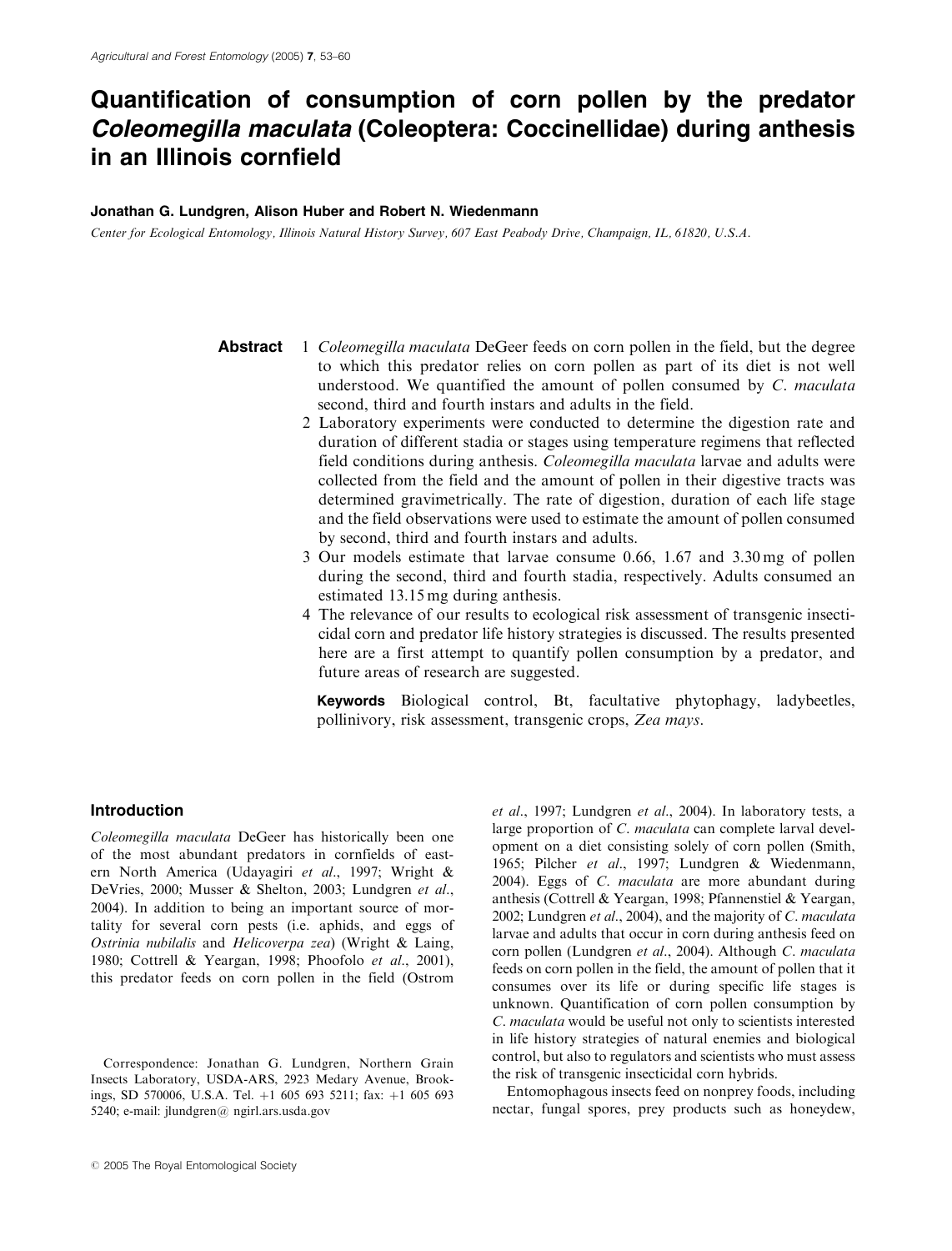and pollen (Forbes, 1880, 1883; Allen, 1979; Alomar & Wiedenmann, 1996; Canard, 2001; Lundgren et al., 2004). Predators feed on these foods to sustain themselves when prey becomes scarce, to enhance their growth and development when only nutritionally suboptimal prey are available, and to accumulate critical nutrients for overwintering, dispersal and egg maturation (Schneider, 1969; Hagen, 1986; Jervis & Kidd, 1996; Eubanks & Denno, 1999; Coll & Guershon, 2002; Patt et al., 2003). Nonprey foods such as pollen can influence the feeding behaviour of omnivores in many ways, either increasing or decreasing predation (Coll & Guershon, 2002). Within agricultural habitats, providing high-quality nonprey foods could attract or arrest biological control agents that may suppress pest populations (Eubanks & Denno, 2000; Harmon et al., 2000), and may decrease intraguild predation and cannibalism (Schellhorn & Andow, 1999; Janssen et al., 2003). Conversely, abundant nonprey food such as pollen may actually reduce predation of certain key pests (as suggested by Cottrell & Yeargan, 1998; Pfannenstiel & Yeargan, 2002). Furthermore, plant materials that possess insect-resistance properties may adversely affect omnivorous predators that feed on them (Overney et al., 1998; Weiser & Stamp, 1998). By quantifying the amount of pollen ingested by predators, we can begin to uncover the relative roles of phytophagy and predation by omnivorous predators.

Quantification of insect feeding under field conditions is often a difficult process, particularly when dealing with discrete packages of food such as prey (Sunderland, 1996). When quantifying predation, it becomes necessary to distinguish between predation rates and consumption rates (Sunderland, 1996). The predation rate is the number of prey that is consumed by a predator per unit time, and quantification of this phenomenon is complicated by a number of factors, such as the heterogeneity in the physiology of prey populations and the feeding behaviour of predators (Sunderland, 1996). A much easier value to estimate is the consumption rate, or the biomass of food ingested by a predator. The concept of consumption rate is easily applied to pollinivory, where the variability in the size and structure of pollen grains is overwhelmed by the small size and high number of grains ingested. Although quantifying pollen consumption is feasible using any one of a variety of techniques developed for studying predation, we could find no reports that quantified the amount of pollen consumed by predatory arthropods under field conditions.

Here, we present a quantification of the amount of transgenic corn pollen fed on by C. maculata under field conditions. Using a combination of laboratory experiments and field observations designed to estimate the digestion rate of corn pollen by C. maculata, the duration of larval development under temperatures that reflected field conditions, and the amount of pollen ingested by larvae and adults in the field, we estimate pollinivory by this species during corn anthesis. These data can be used to examine the life history strategies of this predator in the corn system, and will be of value to risk assessments aimed at evaluating the risk of transgenic insecticidal corn pollen to this omnivorous predator.

## Methods

## Laboratory experiments

Pollen for laboratory experiments was produced by a transgenic corn hybrid (parents:  $Fr390YG \times FR9661$ ; seed donated by Illinois Foundation Seed, Champaign, Illinois) that expresses the Cry1Ab toxin from the Yieldgard<sup>TM</sup> gene (Monsanto) for resistance to lepidopteran pests. This was not the same transgenic hybrid as the one planted in the field (see below), but expressed the same transgenic toxin (but probably a different amount). Thus, antibiosis or differential digestion efficiencies resulting from Cry1Ab would be observed in the field-collected beetles and beetles in the laboratory assays. Corn plants, grown two per 3.8-L pot in a greenhouse room, were watered twice daily with trickle irrigation, and each pot was fertilized weekly with 2.2 L of aqueous Peters Professional<sup>®</sup> General Purpose Fertilizer (20N, 10K, 20P; Scotts $^{(8)}$ , Allentown, Pennsylvania) at a concentration of 250 p.p.m. Tassels were contained in 2.3 kg paper bags, which were stapled shut before pollen was shed. Pollen was sifted through a sieve with a 0.063-mm pore size (sieve #230, Dual Manufacturing Co., Chicago, Illinois) and examined under a dissecting microscope at  $\times$  50 magnification to confirm that there was no contamination by anther fragments and other plant tissue. Pollen was placed in 36-mL sealed plastic vials (Bioquip Products, Gardena, California) and kept at  $-10^{\circ}$ C until use.

#### Larval staging

We determined experimentally that head capsule width was a consistent representation of the different larval stages of C. maculata. A laboratory colony of C. maculata, which originated from field-collected individuals, was reared on artificial diet  $#7$  of Atallah & Newsom (1966), without tetracycline, continuously for approximately 2 years with annual additions of field-collected individuals. Rearing conditions for the colony were an LD 16 : 8 h photoperiod at 28–30 °C and approximately 70% RH. Between four and 10 individuals were examined when they reached the ages: first instar, 2-day-old; first instar, 3-day-old; second instar, 1-day-old; second instar, 3-day-old; third instar, 1-day-old; third instar, 3-day-old; fourth instar, 1-day-old; and fourth instar, 3-day-old. The durations of stadia were determined by observing the larvae daily and recording each larval moult. The head capsules of the larvae were measured dorsally with a micrometer at  $\times 50$  magnification. The head capsule widths were compared among the different aged larvae with analysis of variance (ANOVA) and significantly different means were separated using the Tukey–Kramer means comparison (Jmp 3.2.6, SAS Institute, Inc., Cary, North Carolina).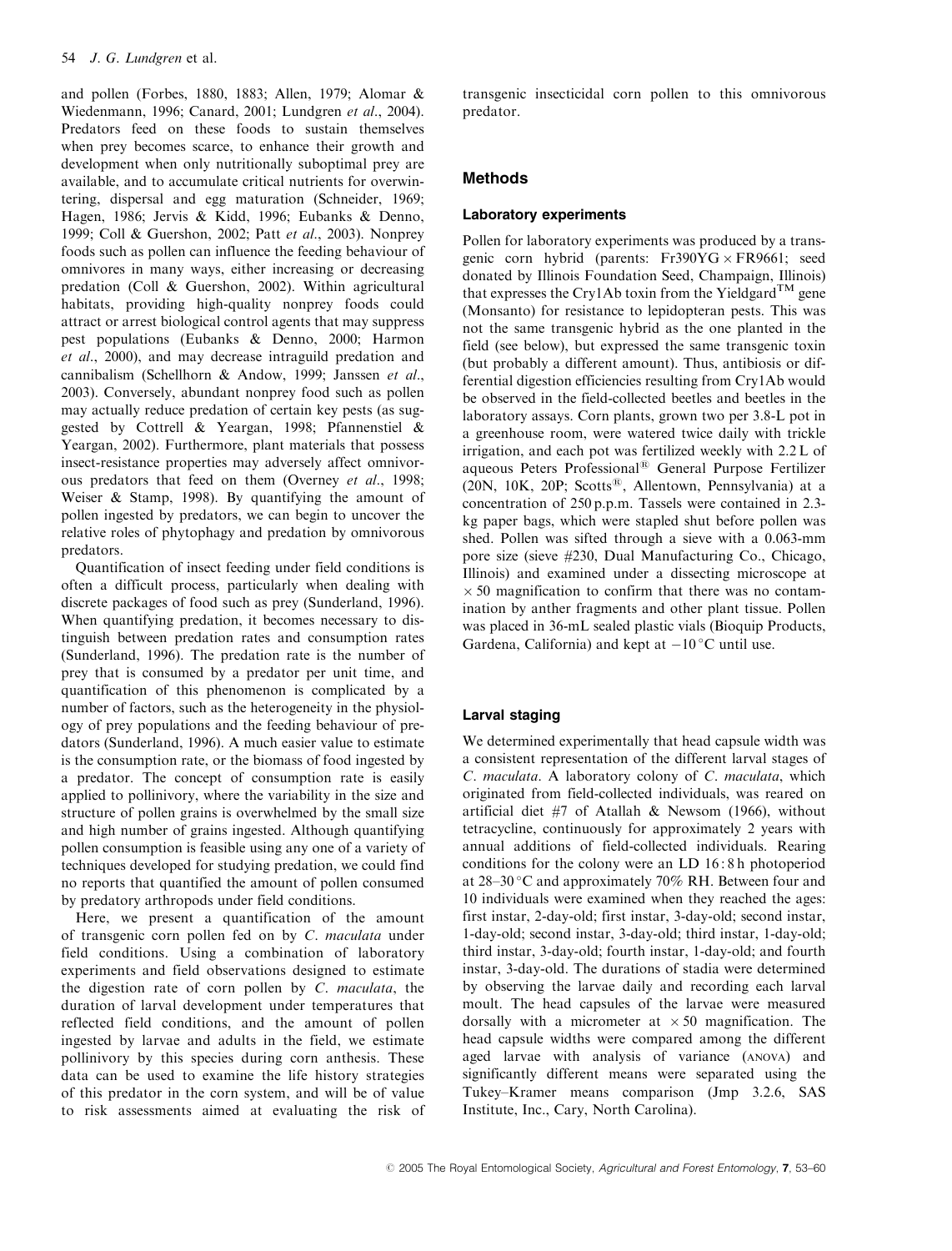#### Larval development rates under simulated field conditions

The development rate of pollen-fed C. maculata larvae under a temperature regimen similar to that observed in the field during anthesis was recorded in the laboratory. Growth chamber conditions were an LD 16 : 8 h photoperiod;  $28^{\circ}$ C during the day and  $17^{\circ}$ C at night; and approximately 70% RH. Larvae from the colony were reared on artificial diet until a range of ages was present. Groups of larvae that were nearing the end of the first  $(n = 10)$ , second  $(n = 17)$  and third  $(n = 23)$  stadia were placed individually into 32-mL plastic cups that contained a saturated cotton wick and were covered with plastic lids. Each day, 15 mg of greenhouse-produced corn pollen was given to each larva, and the cups and lids were changed every 48 h. The cups were checked daily for shed skins until pupation, and the mean durations of the different stadia were compared among the different stadia with ANOVA and significantly different means were separated using the Tukey–Kramer means comparison (Jmp 3.2.6).

#### Weights of empty guts

In preliminary observations, we determined that 12 h was sufficient for C. maculata adults and larvae to entirely purge their guts of pollen and diet. Groups of 10 second, third, and fourth instars, and adults, were isolated from the laboratory colony and provided with only water for 12 h. The digestive tracts of starved individuals were dissected, dried at approximately  $25^{\circ}$ C for  $> 2$  h, and weighed to the nearest 0.01 mg on an electronic balance. In this way, the mean weights of the empty digestive tracts were determined for each instar and the adult stage. The sensitivity of our scale did not allow us to reliably measure the weight of the guts or gut contents of first-instar C. maculata, and these individuals were not included in any of the analyses.

## Digestion rate of corn pollen

A series of experiments were conducted in the laboratory to determine the rate of corn pollen digestion in different aged C. maculata in the laboratory. Preliminary research showed that unfed larvae and adults of C. maculata could fill their midguts with corn pollen in  $\langle 2h (J.G.L., unpublished$ data). Second, third, and fourth instars from the colony were staged based on head capsule width. Larvae and adults were isolated by their developmental stages in 32-mL plastic cups with plastic lids (product #9051 and 9053, Bio-Serv, Inc, Frenchtown, New Jersey). These individuals were provided with only water, in the form of a saturated cotton wick, for 12 h to clear their gut contents. Before 09.00 h on the morning of the experiment, groups of each stadium or stage were provided with 0.5 g of corn pollen, which was more than they could eat during a 3-h period. Rearing conditions for the experiment were an LD 16 : 8 h photoperiod at  $28^{\circ}$ C (the same as the maximum daily temperature observed during our field experiment; see below) and approximately 70% RH. After feeding for approximately 3 h, the individuals were transferred to cups without food but with a water wick. To determine how long the pollen was retained in the digestive tracts, individuals were frozen at  $-10$  °C to stop digestion at a range of time intervals beginning when feeding was ceased. These time intervals varied among the different life stages: second instar: 0, 1, 2, 3, 4 and 6 h; third instar: 0, 1.5, 3, 4.5, 6, 8 and 8.67 h; fourth instar: 0, 2, 4, 6.25, 8.67 and 10.5 h; adult: 0, 1, 2, 3, 4.5 and 6 h. At each time interval, four to eleven individuals were frozen. The experiment was continued until the guts were clear of any yellow grains or pigments for a particular stage. It was assumed that pollen consumption during the 3-h feeding period was similar for groups killed at the different time intervals.

After they were frozen for 1–3 h, the digestive tracts were dissected out of each individual at room temperature. After drying at approximately  $25^{\circ}$ C for 3–24 h (at least 3 h were required to completely dry the digestive tracts), the digestive tracts and their contents were weighed to the nearest 0.01 mg on an electronic balance. A mean weight for the digestive tract with pollen was determined for each time interval for each stage. From this value, we subtracted the mean weight of the empty digestive tracts for each respective stadium or stage to arrive at a mean pollen weight per time interval for each stadium or stage. A scatterplot with the mean pollen weights for each time interval was created for each stadium or stage, and a linear regression was fitted to each plot (Jmp 3.2.6). ANOVAs were used to determine whether the weights of pollen decreased significantly over time in the different instars and stages.

#### Field experiment

Research was conducted between 24 and 25 July 2003 at Champaign, Illinois (40.062°N, 88.190°W) in a 3.6-ha  $(187 \times 192 \,\text{m}, \text{N}$  to  $\text{S} \times \text{E}$  to W) cornfield. The corn hybrid planted at the site was Pioneer 34B24, and it expressed Cry1Ab from the Yieldgard<sup>TM</sup> gene for resistance to lepidopteran pests. Rows were spaced 0.71 m apart and plants were spaced 0.20 m apart. Four  $100 \text{--} m^2$  ( $10 \times 10 \text{ m}$ ) replicate plots were established near the corners of the field; two plots were nine rows from the western edge of the field and two plots were 17 rows from the eastern edge of the field. The duration of anthesis was monitored (Lundgren et al., 2004), and research was conducted on the third or fourth day of anthesis (depending on the plot) when a random sample of 40 plants per plot revealed that  $> 75\%$  of the plants were shedding pollen. Pollen was found in the guts of fieldcollected beetles and larvae on each of the 11 sample days after the onset of anthesis (Lundgren et al., 2004), and the daily temperatures during this 11-day period were recorded: the average daily temperature over anthesis was  $21.9 \degree C$  [(maximum air temperature + minimum air temperature)/2]; average maximum daily temperature was  $27.3 \degree$ C and average minimum daily temperature was 16.5 C (Water and Atmospheric Resources Monitoring Program, Illinois Climate Network 2003; Illinois State Water Survey, Champaign, Illinois).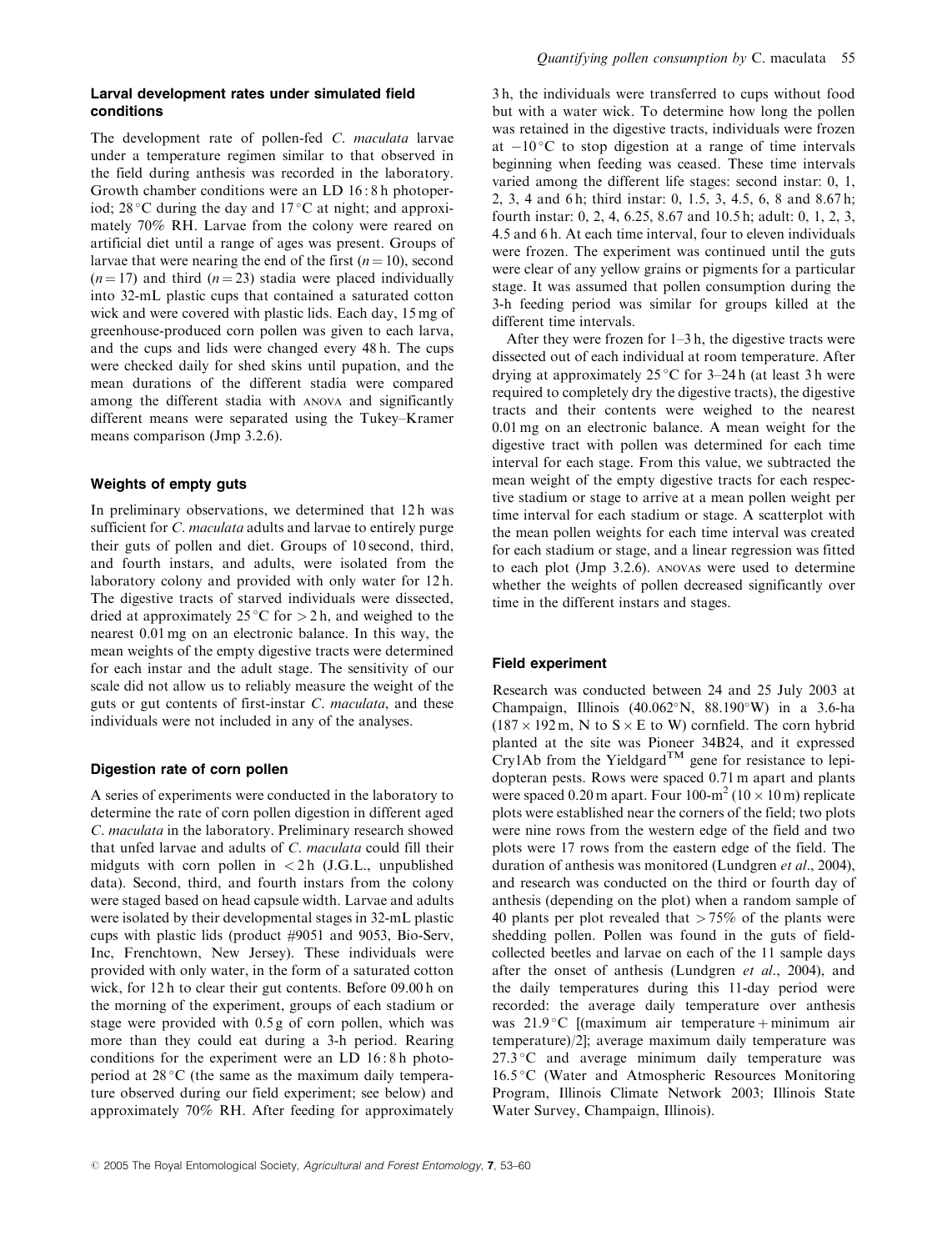On 23 July, we starved larvae in the C. maculata laboratory colony for approximately 16 h, but provided them with a saturated cotton wick in a 60-mm plastic Petri dish (Becton Dickinson Labware, Franklin Lakes, New Jersey). Larval stages were estimated based on size. On 24 July, we placed 100 second, 90 third and 32 fourth instars in each of the plots; 10 second instars were placed on each of 10 plants, 10 third instars were placed on each of nine plants and eight fourth instars were placed on each of four plants per plot. The plants on which the larvae were placed were randomly selected and marked with pink flagging tape, and were located similarly within each of the plots. The opened Petri dishes that contained the larvae were lodged securely in the collar of the third leaf from the base of the plant. On 25 July, all C. maculata adults and larvae that could be found were collected from the plots. Searches for larvae were localized around the release plants, but no effort was made to distinguish between laboratory-reared and endemic populations of larvae. Larvae and adults were stored on dry ice pending return to the laboratory, where they were stored in liquid nitrogen until they could be processed.

Larvae collected from the field were staged in the laboratory based on head capsule width. The digestive tracts of larvae and adults were dissected at room temperature, and the proportion of the gut contents that was corn pollen was estimated visually under  $\times$  50 magnification. The guts were dried for 3–24 h, and weighed to the nearest 0.01 mg on an electronic balance. Thus, a weight for the digestive tract plus its contents was determined for each individual. From these values, the mean weight of empty digestive tract for the respective stadium or stage was subtracted to arrive at the weight of the contents for each individual. The mass of corn pollen in the gut of each individual was determined by multiplying the weight of total gut contents by the proportion of gut contents visually estimated to be corn pollen. From these data, a mean weight of corn pollen per gut was determined for second–fourth instars and adults for each replicate plot. Only a single adult was captured in one of the plots; the data from this replicate were omitted from analyses because of the low sample size. The mean weights of pollen in the guts were compared among the different

stadia and stages with ANOVA and significant differences in the means were separated using the Tukey–Kramer means comparison. In addition, the mean proportion of individuals in each instar or stage that contained corn pollen was calculated from the four replicates. Finally, the adult numbers from all plots were pooled because the sex ratios were inconsistent in different plots, and the amount of pollen in the guts of male and females were compared with a *t*-test (Jmp  $3.2.6$ ).

## Calculation of pollen consumption under field conditions

Digestion rates observed in the laboratory, durations of each stadium as determined in the laboratory, and the field observations of gut contents were used to calculate the amount of corn pollen ingested by C. maculata over the duration of potential exposure. The mean weights of pollen observed in the guts of field-collected individuals for each plot were substituted into the respective digestion rate equations as the y-intercept  $(b)$ . We assumed that C. maculata replenished the pollen at a constant rate, such that the rate of ingestion was the inverse of the rate of digestion that we observed in the laboratory  $(m)$ . To calculate the estimated mean amount of pollen consumed by the sampled population under field conditions, we used the equations presented in Table 1 and included the mean duration of each stadium or stage that we observed in the laboratory as the  $(x)$  variable. The results for each stadium were then compiled into a mean consumption rate for the entire larval stage. The duration of the adult exposure was assumed to be 11 days, which was the duration of the sample period during which pollen was observed in the guts of C. maculata adults collected from the experimental cornfield (Lundgren et al., 2004). To provide a potential range in the amount of pollen consumed during each stadium or stage, we substituted the high and low standard deviations for the mean duration of each stadium or stage (Table 1).

Table 1 Estimated rate of corn pollen consumption by field-collected Coleomegilla maculata

|               | Duration, mean $\pm$ SD <sup>1</sup> (h) | Weight of pollen in guts of                                               | Rate of pollen                    |
|---------------|------------------------------------------|---------------------------------------------------------------------------|-----------------------------------|
| Stadium/stage |                                          | field-collected beetles.<br>mean $\pm$ SD (1 $\times$ 10 <sup>-5</sup> g) | consumption<br>$v = b + m(x)^{2}$ |
| Second        | $60.00 \pm 20.40^a$                      | $5.05 + 3.40^a$                                                           | $v = 5.05 + 1.01(x)$              |
| Third         | $87.60 \pm 20.68^{\circ}$                | $17.08 \pm 8.17^a$                                                        | $v = 17.08 + 1.71(x)$             |
| Fourth        | $116.88 \pm 23.23$ <sup>c</sup>          | $41.00 \pm 5.82^b$                                                        | $y = 41.0 + 2.47(x)$              |
| Adult         | 264                                      | $24.63 \pm 13.91^{ab}$                                                    | $v = 24.63 + 4.89(x)$             |

Results are based on the amounts of pollen observed in field-collected guts and the rates of digestion for the different life stages as determined in the laboratory (Figs. 1–4). Values within columns followed by different superscript letters are significantly different (Tukey–Kramer means comparison,  $\alpha = 0.05$ 

<sup>1</sup>The duration of each stadium was determined in the laboratory under a temperature that reflected the conditions observed during anthesis in the field. The duration of exposure for the adult stage is based on the duration that field-collected individuals could be encountered with pollen in their stomachs. See text for further details.

 $^2$ y is the amount of pollen consumed; xis the duration of each life stage (from preceding column); b is the mean amount of pollen (1 x 10<sup>-5</sup>g) observed in the guts of field-collected individuals (see text for further details); m is the rate of consumption  $(1 \times 10^{-5}$  g/h) required to maintain pollen at a constant level as determined in the laboratory (Figs. 1–4).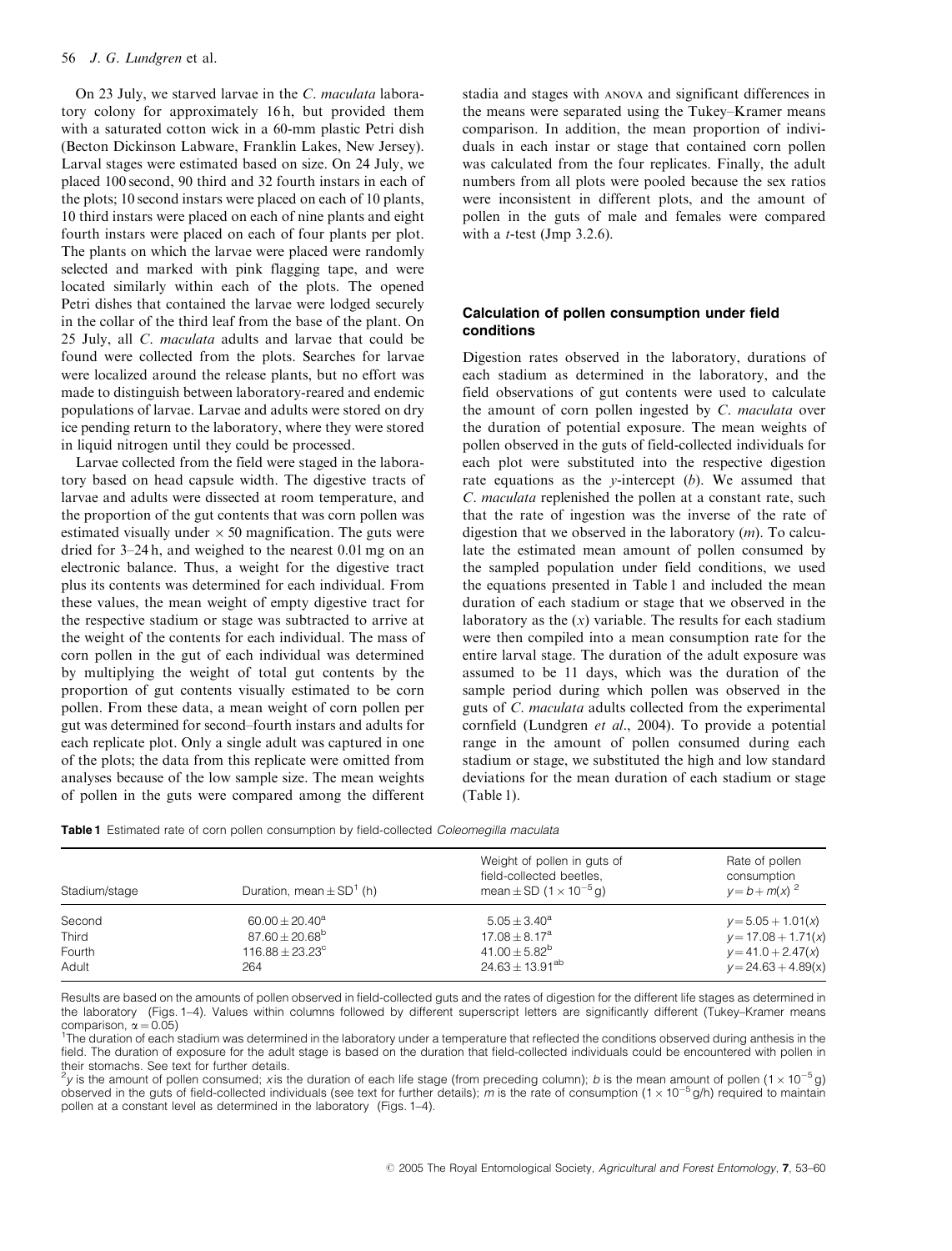Table 2 Head capsule widths for Coleomegilla maculata larvae of different ages

| Instar                                                         | Age within<br>stadium (days) | Head capsule width<br>$(mm)$ (mean $\pm$ SEM)                                                                                                                                                      |
|----------------------------------------------------------------|------------------------------|----------------------------------------------------------------------------------------------------------------------------------------------------------------------------------------------------|
| First<br>First<br>Second<br>Second<br>Third<br>Third<br>Fourth | 2<br>3<br>3<br>З             | $0.39 \pm 0.0033^a$<br>$0.38 \pm 0.0049^a$<br>$0.51 \pm 0.0059^{\rm b}$<br>$0.51 \pm 0.0056^{\text{b}}$<br>$0.68 \pm 0.0080^{\circ}$<br>$0.68 \pm 0.0098$ <sup>c</sup><br>$0.89 \pm 0.015^{\circ}$ |
| Fourth                                                         | З                            | $0.89 \pm 0.0031^d$                                                                                                                                                                                |

Values followed by different superscript letters are significantly different (Tukey–Kramer means comparison,  $\alpha = 0.05$ ).

## **Results**

Head capsule width was significantly different among instars, but not different within instars  $(F_{7,57} = 754.49)$ ,  $P < 0.0001$ ; Table 2). The duration of the fourth stadium was significantly longer than the second and third stadia  $(F_{2,47} = 25.31, P < 0.0001)$  (Table 1). As measured in the laboratory, the mean  $\pm$  SEM weight of empty guts for second, third and fourth instars, and adult C. maculata were  $0.074 \pm 0.02$  (n = 8),  $0.19 \pm 0.04$  (n = 8),  $0.26 \pm 0.03$  (n = 10) and  $0.32 \pm 0.03$  mg ( $n = 10$ ), respectively. The weights of empty adult male and female digestive tracts were similar  $(t_8 = 0.53, P = 0.61).$ 

Weights of pollen found in the guts of dissected larvae and adults were significantly correlated with the amount of time elapsed after feeding. There was a significant linear relationship between the weights of pollen in the guts and the time elapsed after feeding for adults  $(F_{1,4} = 18.87,$  $P = 0.012$ ; Fig. 1), second instars ( $F_{1,4} = 22.07$ ,  $P = 0.0093$ ; Fig. 2), third instars  $(F_{1,5} = 10.17, P = 0.024;$  Fig. 3) and fourth instars  $(F_{1.5} = 26.74, P = 0.0036;$  Fig. 4). In the laboratory, pollen was retained in the guts of adults,



Figure 1 Digestion rate of corn pollen for adult Coleomegilla maculata after feeding for 3 h, determined gravimetrically. Each data point represents a sample of 7–10 individuals, with error bars indicating SEM.



Figure 2 Digestion rate of corn pollen for second-instar Coleomegilla maculata after feeding for 3 h, determined gravimetrically. Each data point represents a sample of 4–9 individuals, with error bars indicating SEM.

second, third and fourth instars for 6.73, 7.18, 8.01 and 13.64 h, respectively (Figs. 1–4). Also in the laboratory, the guts of adults, second, third and fourth instars contained a mean maximum of 0.33, 0.07, 0.14 and 0.34 mg of corn pollen, respectively (Figs. 1–4).

In the different plots, 25, 11, 3 and 1 adults were recovered; the plot with only a single observation was excluded from the analyses. We recovered a maximum mean  $\pm$  SEM of  $11.25 \pm 2.32$ ,  $10 \pm 1.98$  and  $70.63 \pm 15.39\%$  of the second, third and fourth instars that were placed in the field, respectively. The guts of fourth instars contained significantly more pollen than adults or other instars  $(F_{3,11} = 13.68,$  $P = 0.0005$ ) (Table 1). For third and fourth instars, the mean amount of pollen observed in the guts of field-collected individuals was greater than the estimated maximum observed in our laboratory studies, although we did not apply statistics to these observations (Table 1,



**Figure 3** Digestion rate of corn pollen for third-instar *Coleomegilla* maculata after feeding for 3 h, determined gravimetrically. Each data point represents a sample of 5–10 individuals, with error bars indicating SEM.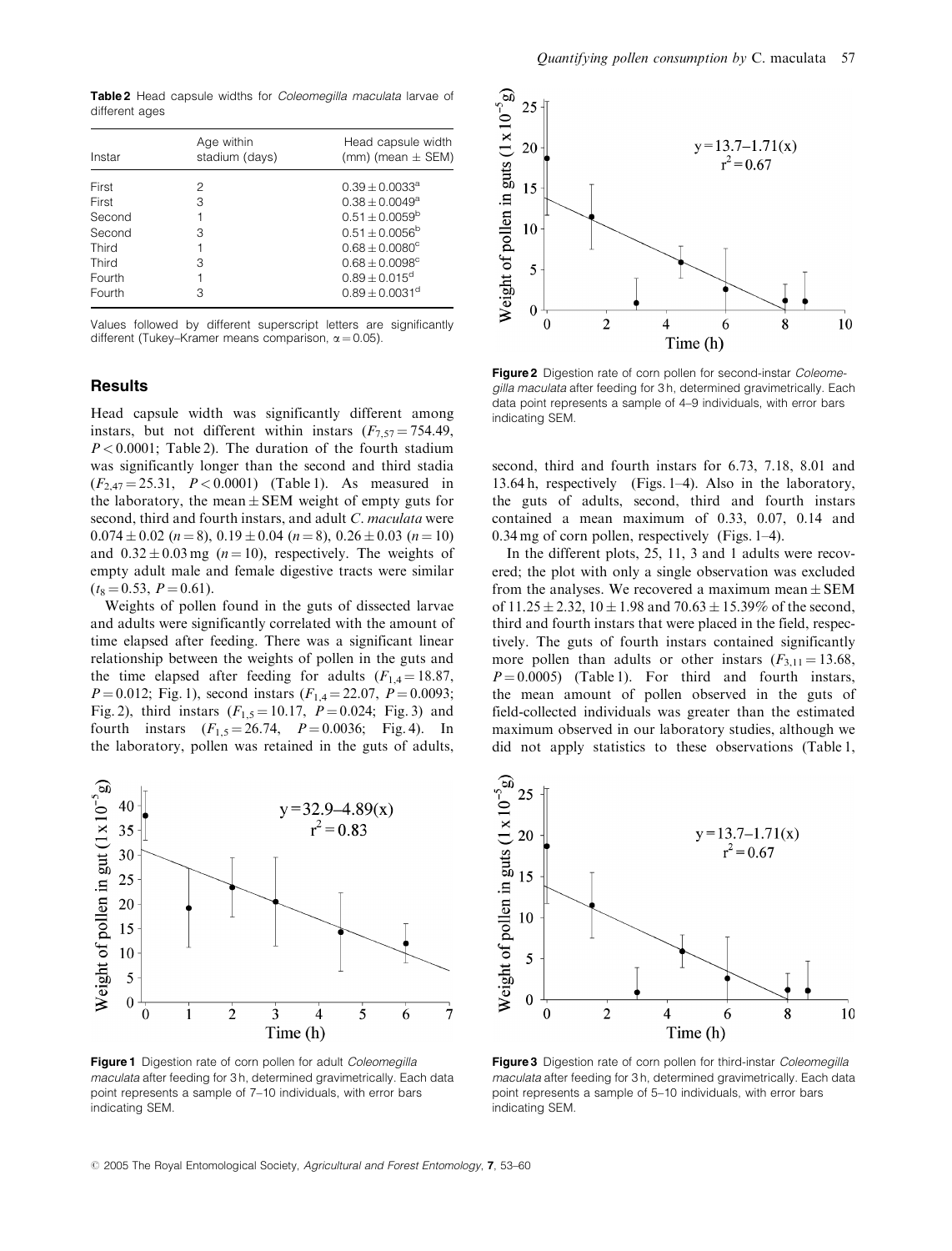

Figure 4 Digestion rate of corn pollen for fourth-instar Coleomegilla maculata after feeding for 3 h, determined gravimetrically. Each data point represents a sample of 9–11 individuals, with error bars indicating SEM.

Figs. 3 and 4). Field-collected adults are predicted to consume more pollen than larvae over a similar duration of exposure (Table 3). The high and low estimates of pollen consumption deviated from the mean by 32, 21 and 17% for second, third and fourth instars. The guts of females contained significantly more corn pollen than males (mean  $\pm$  SEM; 0.43  $\pm$  0.09 and 0.04  $\pm$  0.02 mg, respectively;  $t_{38} = 4.19$ ,  $P = 0.0002$ ; all females and 81% of males had pollen in their guts. The proportions (mean  $\pm$  SEM) of field-collected second (0.86  $\pm$  0.05), third (0.60  $\pm$  0.11) and fourth (0.80  $\pm$  0.05) instars that had pollen in their guts were not statistically different  $(F_{2,9} = 3.08, P = 0.096)$ , and the proportion of larvae with pollen in their guts  $(0.76 \pm 0.03)$ was significantly lower than the proportion of adults with pollen in their guts  $(0.91 \pm 0.05; t_5 = 2.74, P = 0.041)$ .

### Discussion

We found a high incidence of pollinivory by C. maculata larvae and adults during anthesis, but the amount of pollen consumed by larvae and adults in the field was less than in the laboratory. Research focusing on how alternative foods affect pollinivory, the duration that C. maculata is actually exposed to pollen in the field, and how digestion rates of

Table 3 Amount of corn pollen consumed by Coleomegilla maculata in the field

|                                                                         | Pollen consumed (mg)                                           |                                                                           |                                                                |  |
|-------------------------------------------------------------------------|----------------------------------------------------------------|---------------------------------------------------------------------------|----------------------------------------------------------------|--|
| Instar/stage                                                            | Low estimate <sup>a</sup>                                      | Mean estimate                                                             | High estimate                                                  |  |
| Second instar<br>Third instar<br>Fourth instar<br>Larval stage<br>Adult | $0.45 + 0.02$<br>$1.32 + 0.04$<br>$2.73 + 0.03$<br>4.50<br>NA. | $0.66 + 0.02$<br>$1.67 + 0.04$<br>$3.30 + 0.03$<br>5.63<br>$13.15 + 0.08$ | $0.87 + 0.02$<br>$2.02 + 0.04$<br>$3.87 + 0.03$<br>6.76<br>NA. |  |

<sup>a</sup>The low and high estimates are based on  $\pm$  1 SD for the duration of each stage (x), for additional information see Table 1 and text. NA, Not applicable.

pollen differ under field and laboratory conditions will help to explain the low intensity of pollinivory that we observed and to refine models that quantify pollinivory under field conditions. The results of this research will serve as the basis for future research concerning risk assessment of transgenic insecticidal corn pollen, and the life history strategies of C. maculata in the field.

Even though we observed a high incidence of pollinivory in C. maculata larvae and adults, the amount of pollen consumed by C. maculata was lower than expected from laboratory studies. Between 60 and 80% of fieldcollected C. maculata larvae and adults had corn pollen in their digestive systems. In one recent study, Lundgren et al. (2004) found that a similar proportion of naturally occurring larvae and adults contained pollen in their guts (more than 75%). The current research supports the notion that the majority of larvae and adults that occur in corn habitat consume corn pollen during anthesis, but the estimates of pollen consumption (Table 3) suggest that C. maculata does not consume as much pollen in the field as they do under laboratory conditions. Under laboratory conditions, fourth instars can consume more than 10 mg of pollen per day (Lundgren & Wiedenmann, 2004). Pollen is very abundant during anthesis and its availability is not likely to be a limiting factor in consumption. The fact that C. maculata larvae consumed so little corn pollen in the field suggests that they must rely on other foods as components of their diet, or that their digestion capabilities are different under field conditions than in the laboratory. This other food includes prey, other pollen and fungal spores (Forbes, 1880; Smith, 1960; Lundgren et al., 2004). The relative importance of pollen and alternative foods to the feeding behaviour of C. maculata should be explored further.

Research into the duration that C. maculata is exposed to corn pollen in the field will help to refine future pollen consumption estimates. Although we attempted to replicate the temperature regimen observed during anthesis in our laboratory experiments, one area that should be revisited is how biotic (i.e. presence of alternate foods) and abiotic factors (i.e. humidity; Hodek & Honek, 1996), and microclimates within cornfields (Orr et al., 1997) affect the duration of each life stage. Furthermore, additional research should investigate how long corn pollen remains in the field and how long it is palatable to C. maculata. Lundgren et al. (2004) found that anthesis lasts for approximately 8 days, but C. maculata larvae and adults fed on corn pollen for at least 11 days, when sampling was ceased. Although larvae in all stadia were observed in cornfields during anthesis, the majority of C. maculata larvae were first instars, owing to the fact that the number of eggs was associated with pollen shed. If the duration of exposure to pollen is increased beyond the 11 days that we observed, then adults and a greater number of larvae will probably ingest more pollen than is reported here.

The digestion rate of corn pollen by C. maculata under field conditions is another area that merits further research. In our laboratory studies, C. maculata was starved after the initial feeding period, and this may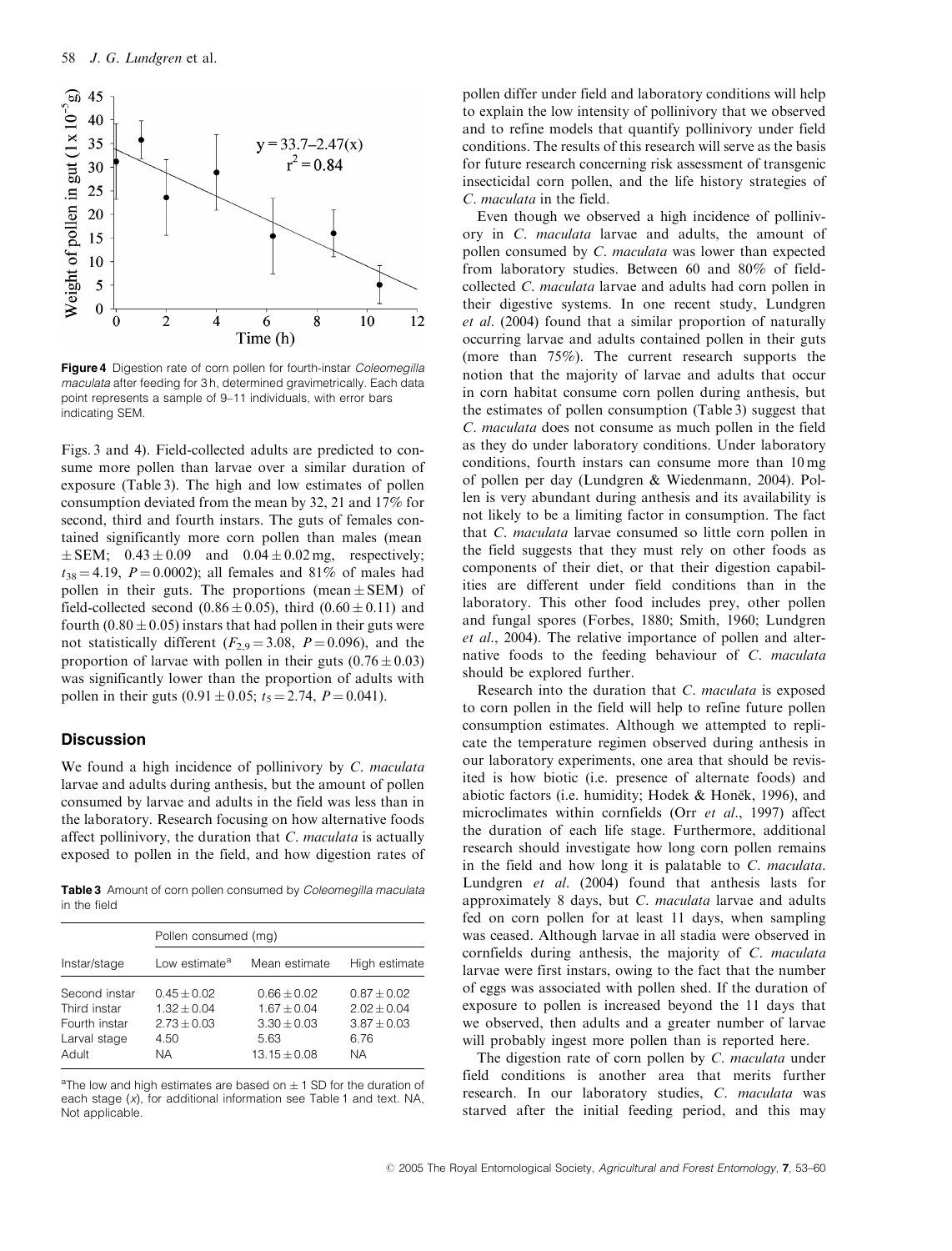have affected the digestion rates that we observed. For example, starvation before a feeding episode led to increased digestion rates of prey in the predator Poecilus cupreus (Lövei et al., 1985). By contrast, feeding alternative food or no food after an aphid meal did not significantly affect the rate of aphid digestion with other carabids and a staphylinid (Lövei et al., 1990). In addition, we observed that field-collected third and fourth instars contained more pollen in their guts than was ingested during the 3-h feeding period in our laboratory study. Although initially using lower amounts of pollen in the laboratory experiments may have adversely affected the digestion rates, we feel that these effects were minimal because the relationship between time and the amount of pollen in the guts was linear for all tested larvae and adults, even early in the monitoring period. Finally, we assumed that C. maculata replenishes the pollen in its gut at a constant rate under field conditions. Additional research on how the feeding behaviour of C. maculata in the presence of other foods affects the pollen consumption rate would help to refine this portion of our models.

Transgenic plants that express insecticidal substances in their pollen potentially pose risk to predators that rely on pollen as food. Risk assessment is often defined as having two components: (i) hazard, such as the toxicity of transgenic corn pollen to specific predators and (ii) exposure, or the likelihood that these predators will ingest a toxic dose of transgenic corn pollen in the field (Sears et al., 2001). Risk cannot be adequately assessed if one of these components is lacking. Previous research on the risk of transgenic corn pollen to C. maculata has focused on the hazard posed by the insecticidal proteins expressed in individual events (Pilcher et al., 1997; Duan et al., 2002; Lundgren & Wiedenmann, 2002). The exposure estimates presented in Table 3 will help to complete the risk assessment equation for the interaction between C. maculata and corn pollen, but it is important to define exactly what the numbers presented here represent. For example, the value of 0.66 represents the mean pollen ingestion for second instars that occur in cornfields and, if laboratory toxicity assays determine that feeding 0.66 mg of pollen to second instars is fatal, then half of the second instars are at risk of ingesting a lethal dose of pollen under field conditions. Additional information that addresses how reductions in C. maculata numbers affect the levels of pest control in corn, and what level of reductions in the different life stages lead to compromised pest suppression, will help to refine the models presented here.

One interesting outcome of this research is that, on average, females consumed 10-fold more pollen than males in the field, and all females contained pollen in their guts. Even though females reared on aphids had higher fecundity than pollen-reared females in the laboratory (Lundgren & Wiedenmann, 2004), it may be that pollen is still an important source of food for female C. maculata. For example, female coccinellids often require more and different nutrition compared with males to produce eggs (Hodek & Honek, 1996), and therefore may rely on other foods such as corn pollen to a greater degree when it becomes abundant. Insects are known to self-select dietary constituents to optimize their nutrition (Greenstone, 1979; Waldbauer & Friedman, 1991). Single dietary items are seldom nutritionally optimal, and several different foods or prey are often necessary components of an optimal diet for predators (Greenstone, 1979; Coll & Guershon, 2002; Patt et al., 2003). It is not clear whether C. maculata ingests corn pollen because it contains some critical nutrient that it cannot obtain from its other food, or whether it feeds on the pollen because it is very abundant and easily acquired.

## Acknowledgements

We thank John Murdoch and Anthony Razzak for help with data collection; Robert Dunker and the staff of South Farms at the University of Illinois for making plots available for research; and John Obrycki, Lee Solter and two anonymous reviewers for commenting on earlier drafts of this manuscript.

### **References**

- Allen, R.T. (1979) The occurrence and importance of ground beetles in agricultural and surrounding habitats. Carabid Beetles: Their Evolution, Natural History, and Classification (ed. by T. L. Erwin, G. E. Ball and D. R. Whitehead), pp. 485–506. Dr W. Junk Publishers, The Netherlands.
- Alomar, O. & Wiedenmann, R.N., eds. (1996) Zoophytophagous Heteroptera: Implications for Life History and Integrated Pest Management. Entomological Society of America, Lanham, Maryland.
- Atallah, Y.H. & Newsom, L.D. (1966) Ecological and nutritional studies on Coleomegilla maculata DeGeer (Coleoptera: Coccinellidae). I. The development of an artificial diet and a laboratory rearing technique. Journal of Economic Entomology, 59, 1173–1178.
- Canard, M. (2001) Natural food and feeding habits of lacewings. Lacewings in the Crop Environment (ed. by P. McEwen, T. R. New and A. E. Whittington), pp. 116–129. Cambridge University Press, U.K.
- Coll, M. & Guershon, M. (2002) Omnivory in terrestrial arthropods: mixing plant and prey diets. Annual Review of Entomology, 47, 267–297.
- Cottrell, T.E. & Yeargan, K.V. (1998) Effect of pollen on Coleomegilla maculata (Coleoptera: Coccinellidae) population density, predation, and cannibalism in sweet corn. *Environ*mental Entomology, 27, 1402–1410.
- Duan, J.J., Head, G., McKee, M., Nickson, T., Martin, J.W. & Sayegh, F.S. (2002) Evaluation of dietary effects of transgenic corn pollen expressing Cry3Bb1 protein on a non-target beetle, Coleomegilla maculata (Coleoptera: Coccinellidae). Entomologia Experimentalis et Applicata, 104, 271–280.
- Eubanks, M.D. & Denno, R.F. (1999) The ecological consequences of variation in plants and prey for an omnivorous insect. Ecology, 80, 1253–1266.
- Eubanks, M.D. & Denno, R.F. (2000) Host plants mediate omnivore–herbivore interactions and influence prey suppression. Ecology, 81, 936–947.
- Forbes, S.A. (1880) Notes on insectivorous Coleoptera. Bulletin of the Illinois State Laboratory for Natural History, 3, 153–160.